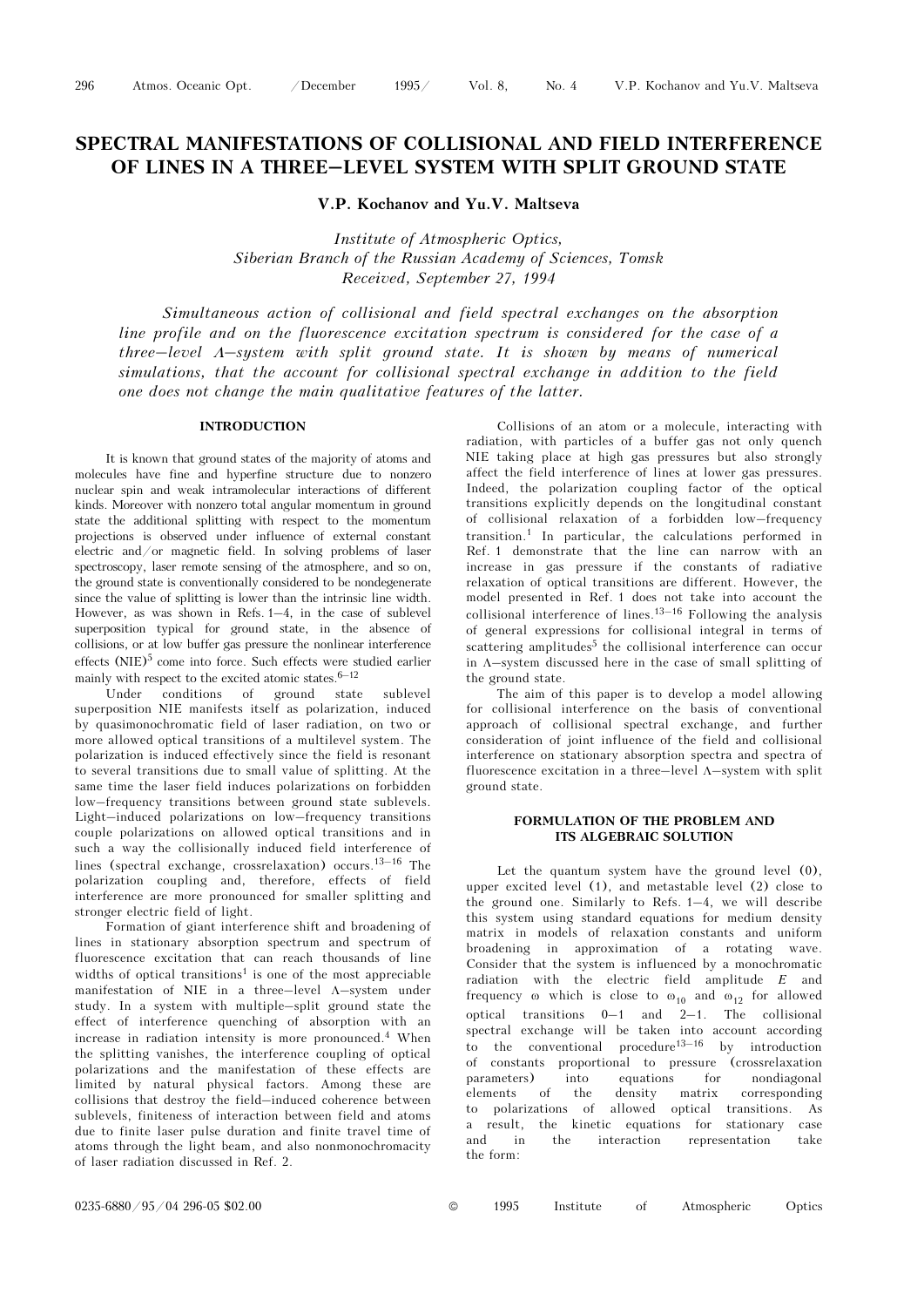$$
[\Gamma_1 - i(\Omega - \delta_1)] R_1 = i V_1 (\rho_0 - \rho_1) + i V_2 r + \zeta_1 R_2;
$$
  

$$
[\Gamma_2 - i(\Omega + \Delta - \delta_2)] R_2 = i V_2 (\rho_2 - \rho_1) + i V_1 r^* + \zeta_2 R_1;
$$
  

$$
[\Gamma_3 + i(\Delta + \delta_3)] r = i V_2 R_1 - i V_1 R_2^*;
$$

 $A_1 \rho_1 - \gamma (\rho_0 - \rho_2) = 2 V_1 R_1''$ ;  $A_2 \rho_1 + \gamma (\rho_0 - \rho_2) = 2 V_2 R_2''$ ; (1)

$$
\rho_0 + \rho_1 + \rho_2 = 1.
$$

Here  $\rho_i$  (*i* = 0, 1, 2) are the level populations;  $R_i = R_i' + iR_i''$   $(i = 1, 2)$  are parts of the complex nondiagonal elements of density matrix independent of time for optical transitions  $0-1$  and  $2-1$ , respectively; r is polarization of the forbidden low–frequency transition 0–2;  $V_i = V_i^* = d_i E / 2\hbar$  (*i* = 1, 2) are Raby frequencies for 0–1 and 1–2 transitions;  $d_i$ ,  $A_i$  ( $i = 1, 2$ ) are matrix elements of the dipole moment and first Einstein coefficients for allowed optical transitions;  $\Omega = \omega - \omega_{10}$  is the mismatch between the frequency of laser radiation and that of the transition 0–1;  $\Delta = \omega_{20}$  is the frequency of the forbidden transition 0–2 or value of the ground state splitting;  $\Gamma_i$ ,  $\delta_i$  $(i = 1, 2, 3)$  are broadening and shift constants for  $0-1$ , 2–1, and 0–2 transitions, respectively;  $γ$  is the rate of collisional population redistribution between 0 and 1 levels;  $\zeta_i = \zeta_i' + i\zeta_i''$   $(i = 1, 2)$  are complex cross relaxation parameters for transitions 0–1 and 2–1 responsible for collisional interference of lines.

The principle difference between the field and collisional interference of lines may be illustrated by expressing  $r$  in terms of  $R_1$  and  $R_2^*$  using the third equation of the system (1) and then substituting it into the first and the second equations of this system:

$$
\left[\Gamma_1 \$ i(\Omega \$ \delta_1) + \frac{V_2^2}{\Gamma_3 + i(\Delta + \delta_3)}\right] R_1 - \frac{V_1 V_2}{\Gamma_3 + i(\Delta + \delta_3)} R_2^* -
$$
  

$$
- \zeta_1 R_2 = i V_1 (\rho_0 - \rho_1);
$$
  

$$
\left[\Gamma_2 \$ i(\Omega + \Delta \$ \delta_2) + \frac{V_1^2}{\Gamma_3 \$ i(\Delta + \delta_3)}\right] R_2 - \frac{V_1 V_2}{\Gamma_3 \$ i(\Delta + \delta_3)} R_1^* -
$$
  

$$
- \zeta_2 R_1 = i V_2 (\rho_2 - \rho_1).
$$
 (2)

The second and third terms in the left–hand sides of equations (2) describe the field and collisional interference of lines, respectively. As comes out from Eqs. (2), for the field interference unlike to the collisional interference, the coupling of complex—conjugated polarizations  $R_1$  and  $R_2^\ast$  takes place. The coupling parameters  $\zeta_1$  and  $\zeta_2$  responsible for collisional interference are proportional to gas pressure  $p$  and vanish when  $p \to 0$ . On the contrary, coupling parameters for field interference  $V_1V_2/[\Gamma_3 \pm i(\Delta + \delta_3)]$  reach their maximum values in the absence of collisions  $(\Gamma_3 = 0, \delta_3 = 0)$  and infinitely increase if  $\Delta \rightarrow 0$ . The third terms in brackets in equations (2) exhibit the same regularities. These specific

features of NIE in the system considered cause the appearance of nontrivial effects of giant shift and broadening of lines<sup>1</sup> and interference quenching of the absorption $4$  discussed above in the introduction.

Within the limits of low radiation intensity  $V_1V_2 \rightarrow 0$ , the level populations can be considered to be constant. In this case, equations (2) involve only terms corresponding to the collisional spectral exchange and their right–hand sides become constant. By integrating Eqs. (2) over frequency  $\Omega$ it can be readily shown that under these conditions  $R_1$  and  $R<sub>2</sub>$  values as well as total intensity of line are independent of collisional relaxation constants. In other words, under weak field and in the absence of NIE the collisional interference, as would be expected, does not change total intensity of a line.

Consider now the upper level population  $\rho_1$  to be the quantity sought in solution of the system (1). As a function of frequency  $\Omega$ ,  $\rho_1$  presents the spectrum of fluorescence excitation for the transitions 1–0 and 1–2. It is also easy to show from Eqs. (1) that  $\rho_1$  value is proportional to the field work under stationary conditions:

$$
P = 2 V_1 \text{ Re } iR_1 + 2 V_2 \text{ Re } iR_2 = -\gamma_1 \rho_1 \tag{3}
$$

and, correspondingly, to the absorption coefficient. In Eq. (3) the value  $\gamma_1 = A_1 + A_2$  is the rate of radiative decay of the upper level. Hereinafter, by the term "line profile" we imply functions  $\rho_1(\Omega)$  or  $P(\Omega)$ .

The exact solution of the system (1) can be written as:

$$
\rho_1(\Omega) = \left\{ 2 V_1^2 V_2^2 + \gamma \left[ V_2^2 (G_1 - V_1^2 Q_1) + V_1^2 (G_2 - V_2^2 Q_2) \right] \right\} \left\{ 6 V_1^2 V_2^2 + (A_1 + 3 \gamma) V_2^2 G_1 + (A_2 + 3 \gamma) V_1^2 G_2 + V_1^2 V_2^2 \left[ (A_2 - 3 \gamma) Q_1 + (A_1 - 3 \gamma) Q_2 + \gamma \gamma_1 (G_1 G_2 - V_1^2 V_2^2 Q_1 Q_2) \right] \right\}^{-1}, \quad (4)
$$
\nwhere

$$
G_{1,2} = \tilde{\Gamma}_{1,2} + \{\Omega_{1,2} [\tilde{\Gamma}_{2,1} \Omega_{1,2} \mp (V_1 V_2 D' + \zeta_{1,2}') \times
$$
  
\n
$$
\times (V_1 V_2 D'' \mp \zeta_{2,1}' )] + (V_1 V_2 D'' \mp \zeta_{1,2}' ) \times
$$
  
\n
$$
\times [\tilde{\Gamma}_{1,2} (V_1 V_2 D'' \mp \zeta_{2,1}' ) \mp \Omega_{1,2} (V_1 V_2 D' + \zeta_{2,1}' )]\} / \text{Det};
$$
  
\n
$$
Q_{1,2} = D' - \zeta_{1,2}' / (V_1 V_2) \pm \{\Omega_{1,2} [\tilde{\Gamma}_{2,1} (V_1 V_2 D'' \pm \zeta_{1,2}') \pm
$$
  
\n
$$
\pm \Omega_{2,1} (V_1 V_2 D' + \zeta_{1,2}' )] - (V_1 V_2 D'' \mp \zeta_{1,2}' ) \times
$$
  
\n
$$
\times [\tilde{\Gamma}_{1,2} \Omega_{2,1} \pm (V_1 V_2 D' + \zeta_{2,1}' ) (V_1 V_2 D'' \pm \zeta_{1,2}' )]\} / (V_1 V_2 \text{ Det});
$$
  
\n
$$
\text{Det} = \tilde{\Gamma}_1 \tilde{\Gamma}_2 - (V_1 V_2 D' + \zeta_1') (V_1 V_2 D' + \zeta_2';
$$
  
\n
$$
\tilde{\Gamma}_{1,2} = \Gamma_{1,2} + V_{2,1}^2 D'; \Omega_1 = \Omega + V_2^2 D'' - \delta_1;
$$
  
\n
$$
\Omega_2 = \Omega + \Delta - V_1^2 D'' - \delta_2;
$$
  
\n
$$
D' + i D'' = 1 / [\Gamma_3 - i (\Delta + \delta_3)].
$$
  
\n(5)

When considering interaction of a gas with radiation the expression (4) for  $ρ_1(Ω)$  should be modified by redefining  $Ω$ as  $\Omega - kv$  (k is the wave number, and v is the projection of atomic velocity vector onto the wave vector). Then,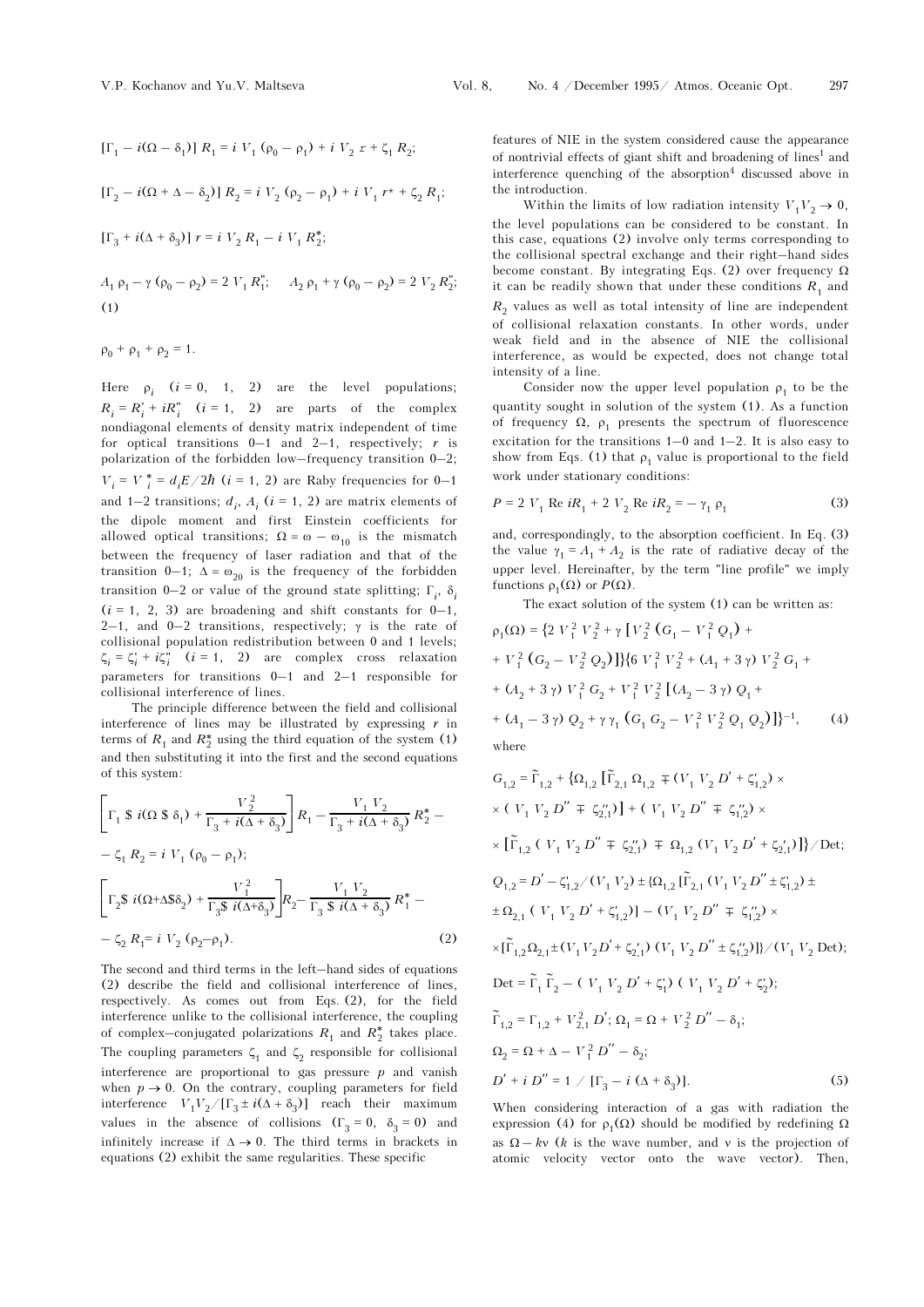integration of Eq. (4) over velocity with Maxwell distribution should be carried out.

### NUMERICAL CALCULATIONS OF THE LINE PROFILE AND DISCUSSION

Let us express parameters, entering into Eq. (4), as functions of gas pressure as follows

$$
\gamma = \gamma_0 p; \n\Gamma_1 = 0.5 \gamma_1 + \Gamma_{10} \gamma; \Gamma_2 = 0.5 \gamma_1 + \Gamma_{20} \gamma; \Gamma_3 = \Gamma_{30} \gamma; \n\delta_1 = \delta_{10} \gamma; \delta_2 = \delta_{20} \gamma; \delta_3 = \delta_{30} \gamma; \n\zeta_1' = \zeta_{10}' \gamma; \qquad \zeta_1'' = \zeta_{10}' \gamma; \qquad \zeta_2' = \zeta_{20}' \gamma; \qquad \zeta_2'' = \zeta_{20}'' \gamma.
$$
\n(6)

The relaxation constant for the forbidden transition  $\Gamma_3$ , Eq. (6), is proportional to the gas pressure since the radiative decay of the metastable level 2 to the ground level 0 is negligible.17 This means that it governs the NIE manifestation in the scheme of level superposition discussed here<sup>1</sup>.



FIG. 1. Line profiles of absorption and fluorescence excitation spectrum with regard to NIE versus buffer gas pressure:  $A_1 = 0.99 \gamma_1$ ,  $A_2 = 0.01 \gamma_1$ ,  $\Delta = 2.34 \gamma_1$  (a),  $A_1 = A_2 = 0.5 \gamma_1, \quad \Delta = 4.11 \gamma$  (b),  $V_1 = 10 \gamma_1, \quad V_2 = \gamma_1,$  $\Gamma_{10} = \Gamma_{20} = \Gamma_{30} = 1.5,$   $\zeta_1 = \zeta_2 = \zeta_1 = \zeta_2 = 0.$  Collisional spectral exchange is ignored.

Figures 1a and b show line profile  $\rho_1(\Omega)$  versus gas pressure  $P$  ( $\gamma$  value) taking into account NIE but in the absence of collisional interference  $(\zeta_1 = \zeta_2 = 0)$ . It is calculated for the same values of parameters that were used for data plotted in Fig. 5 of Ref. 1 except for  $\Gamma_{30}$ . The cases  $A_1 \neq A_2$ <br>(*a*) and  $A_1 = A_2$  (*b*) present two important situations when<br>NIE manifestations are appreciably different including various<br>pressure dependence of (a) and  $A_1 = A_2$  (b) present two important situations when NIE manifestations are appreciably different including various

The specific features of line profiles presented in Figs. 1a and b have been discussed in detail in Ref. 1. In particular, large interference shift at low gas pressure as well as complicated line profile structure that varies with pressure has been observed. In this paper, we use Fig. 1 as the reference for illustration of joint influence of collisional and field interference.

Figures 2a and b present the additions  $\Delta \rho_1(\Omega)$  to  $\rho_1(\Omega)$ profiles shown in Figs.  $1a$  and  $b$ . These additions are caused by the influence of collisional interference in the case when  $\zeta_1$ ,  $ζ_2 \neq 0$ :

 $\Delta \rho_1(\Omega) = \rho_1(\Omega, \zeta_1 \neq 0, \zeta_2 \neq 0) - \rho_1(\Omega, \zeta_1 = 0, \zeta_2 = 0).$  (7)



FIG. 2. Addition  $\Delta p_1(\Omega)$  to the profiles presented in Figs. 1a and b caused by collisional interference of lines. The values of parameters are the same as in Fig. 1 except for  $\zeta_{10} = \zeta_{20}' =$  $= 1.3, \zeta_{10}'' = \zeta_{20}'' = 0.3.$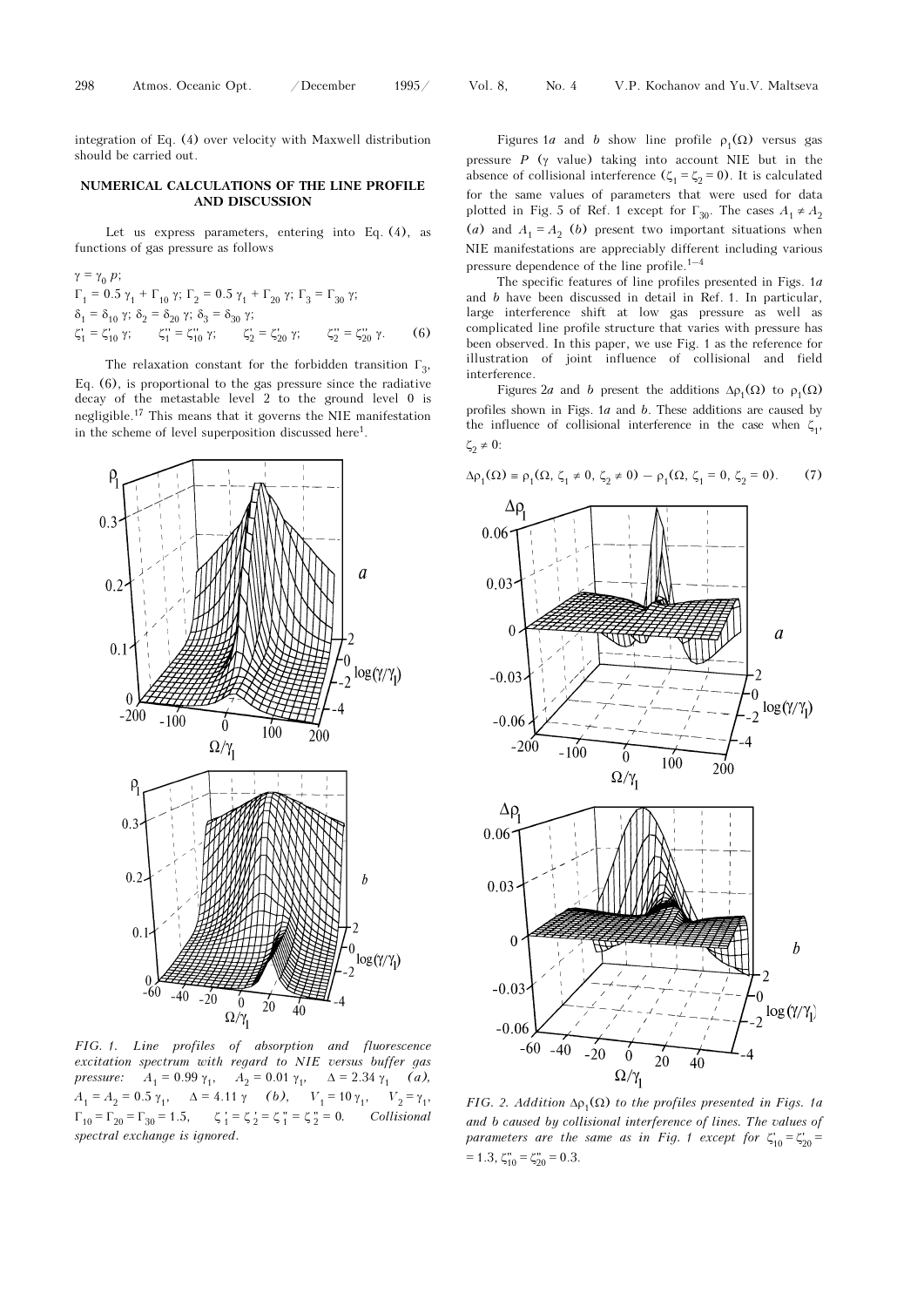As is seen from Figs. 2a and b, the additions  $\Delta \rho_1(\Omega)$  to  $\rho_1(\Omega, \zeta_1 = 0, \zeta_2 = 0)$  profile have the shape characteristic of collisional spectral exchange being positive in the line center and negative in the near wings.

The specific feature of collisional interference in the presence of NIE and sufficiently intense field is nonzero value of the integral of  $Δρ_1(Ω)$  over Ω at high gas pressure that can be estimated from Figs.  $2a$  and  $b$ , in contrast to the case of a weak field and the absence of field interference, i.e., in accordance with the above discussion.

Noticeable asymmetry of  $\Delta \rho_1(\Omega)$  function about the line center, which is more pronounced in the case shown in Fig. 2b, is mainly caused by the fact that signs of imaginary parts of collisional crossrelaxation parameters  $\zeta_1^{\text{''}}$  and  $\zeta_2^{\text{''}}$  are the same. This conclusion is confirmed by the data presented in Figs.  $3a$ and b. Indeed,  $\Delta \rho_1(\Omega)$  profiles are entirely symmetric when they are calculated with the same values of parameters that were used in Figs. 2*a* and *b* except for change of sign of the  $\zeta_2^{\prime\prime}$  parameter.

As it comes out from Figs. 1–3, the maximum relative addition  $\Delta \rho_1$  to  $\rho_1(\Omega, \zeta_1 = 0, \zeta_2 = 0)$  profile is 24% in the case  $(a)$  and 21% in the case  $(b)$ .



FIG. 3. The same as in Fig. 2 but  $\zeta_{20}^{n} = -0.3$ .

The case of weak field presented in Figs. 4a and b is of great interest too. Figure 4a demonstrates that, when the radiation intensity is reduced by four orders of magnitude from its value corresponding to Figs.  $1a$  and  $2a$ , the positive interference shift caused by NIE at low gas pressures disappears. This is in both qualitative and quantitative agreement with the analytical description of the line profile in the absence of collisions.<sup>1</sup> At the same time, the field interference in the medium range of gas pressure is even more pronounced. Indeed, the peak value of  $\rho_1(\Omega)$  profile is higher at medium pressure than that at higher pressure. The amplitude ratio of  $ρ_1(Ω)$  peak values for medium and high gas pressure is appreciably lower in the case of an intense field than in the case of a weak field. This fact is the manifestation of "jump" character of NIE, which is described by introducing additional equation for polarization of forbidden transitions  $r$  in the system of equations for density matrix. This results in "field collapse" or formation of joint profile of two optical lines separated by the splitting value Δ. Such an effect can occur due to NIE even in a very weak field. Since the time of establishing stationary absorption becomes infinitely large if the intensity approaches  $zero<sup>1</sup>$  these conditions are very difficult to be realized in real experiments.

Figure 4b illustrates joint influence of the field and collisional interference at low intensity of radiation. As compared to the case of high intensity (Fig.  $2a$ ), several local peaks of  $\Delta \rho_1(\Omega)$  function are observed. These peaks occur at a medium gas pressure. The initial  $\rho_1(\Omega)$  profile is presented in Fig. 4*a*.



FIG. 4. Line profile  $\rho_1(\Omega)$  (a) and addition  $\Delta \rho_1(\Omega)$  (b) for the same values of the parameters as in Figs. 1a and b except for  $V_1 = 0.1\gamma_1$  and  $V_2 = 0.01\gamma_1$ .